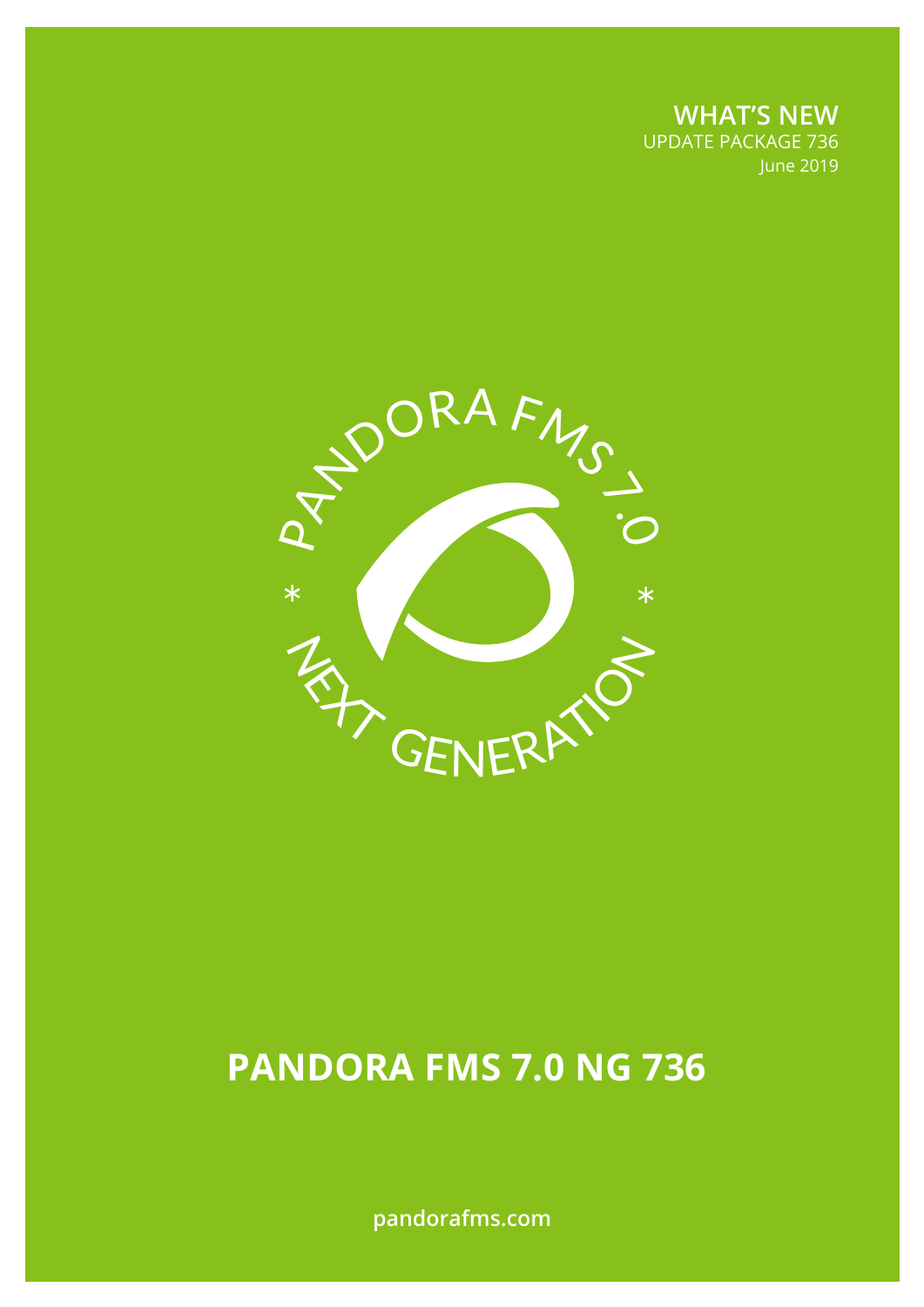

## NEW FEATURES AND IMPROVEMENTS

#### **AWS multitenant monitoring**

In the last releases, Discovery has acquired a great importance within the new Pandora FMS features. Thus, AWS monitoring has been modified to meet the needs of our customers.

Previously, you could not monitor one AWS instance per node, nor could you monitor multiple environments in parallel on the same account. With this update, it will be possible to carry out multiple AWS monitoring simultaneously in the same Pandora FMS node.



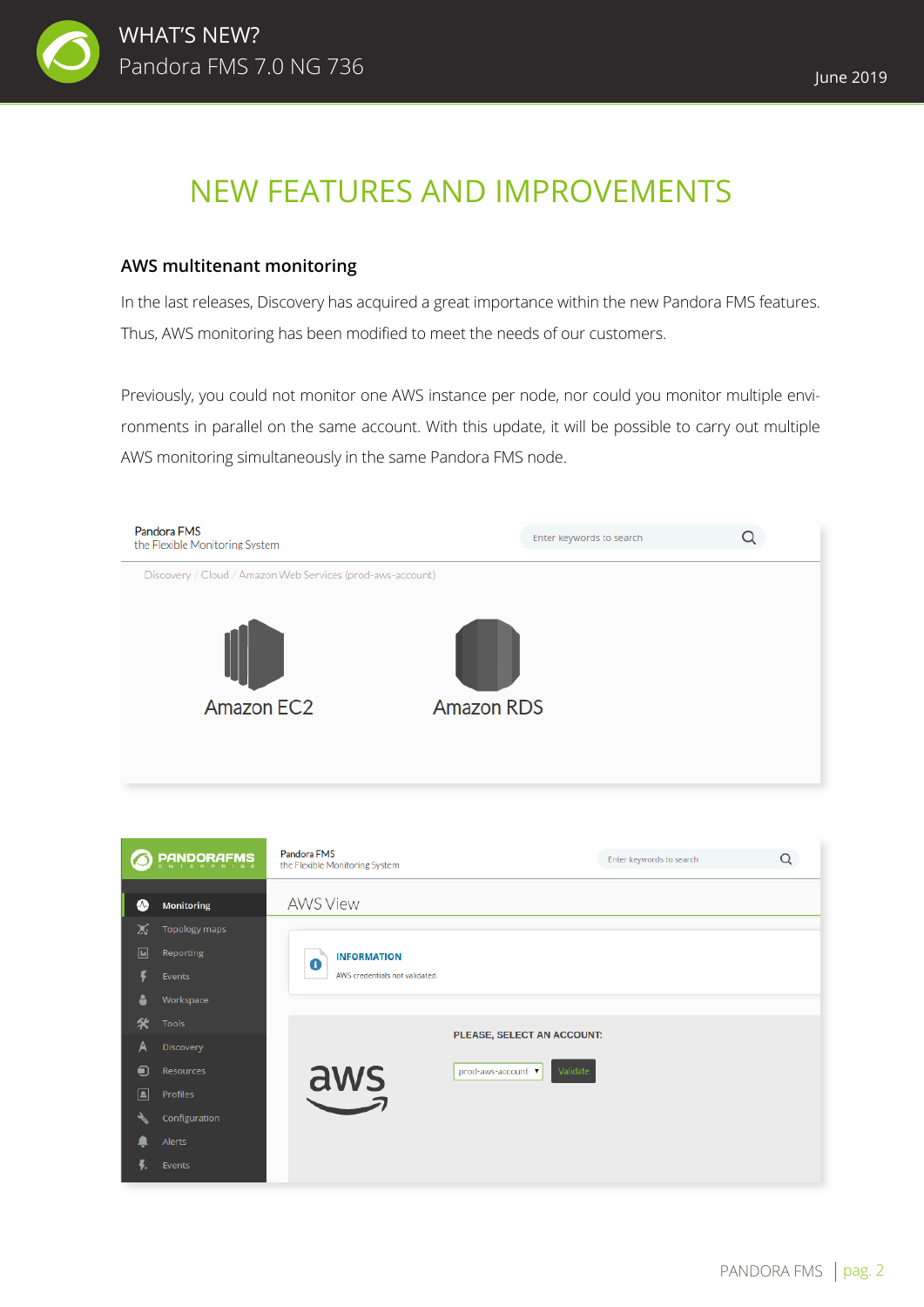

| Pandora FMS<br>the Flexible Monitoring System |                  | Enter keywords to search | $\alpha$ |                      | $\begin{array}{ccc} \mathbf{C} & \mathbf{2} & \mathbf{R} & \mathbf{X} & \mathbf{I} & \mathbf{Q} \end{array}$ |                 |
|-----------------------------------------------|------------------|--------------------------|----------|----------------------|--------------------------------------------------------------------------------------------------------------|-----------------|
| Credential store <sup>®</sup>                 |                  |                          |          |                      |                                                                                                              | ۹<br>77.<br>畵   |
| $\sum$ Filter                                 |                  |                          |          |                      |                                                                                                              |                 |
| Show 20<br>$\bullet$ entries                  |                  |                          |          |                      |                                                                                                              | Previous 1 Next |
| Group                                         | A Identifier     | Product                  |          | User                 | <b>Options</b>                                                                                               |                 |
| Web                                           | dev-aws-account  | AWS                      |          | AKOAZEJ2LSF1ASFQ1    | Q面                                                                                                           |                 |
| $\mathsf{All}$                                | prod-aws-account | AWS                      |          | AKOAZEJ2LSF2Q5RBLJV2 | Q面                                                                                                           |                 |
| Showing 1 to 2 of 2 entries $\boxed{.a}$ ,    |                  |                          |          |                      |                                                                                                              |                 |
|                                               |                  |                          |          |                      |                                                                                                              | Previous 1 Next |
|                                               |                  |                          |          |                      |                                                                                                              | Add key >       |
|                                               |                  |                          |          |                      |                                                                                                              |                 |

#### **Hadoop finally joins Pandora FMS plugin library**

Hadoop is an Open Source system used to store, process and analyze large volumes of data. It also stores the data in such a way that an HDFS (Hadoop Distributed Filesystem) is created, that is to say a storage space formed by the hard disks of all the nodes of the cluster.

The HDFS is managed through a dedicated namenode server to host the file system index and a secondary Namenode to generate snapshots of the main Namenode memory structures. This prevents file system corruption and reduces data loss.

The plugin created by Pandora FMS developers will allow to monitor the cluster master nodes (Namenode), besides being able to consult those secondary nodes (Datanodes) obtaining the information of disk space, performance, memory, heartbeats, among others.

Download the plugin and all the documentation in **Pandora FMS library**.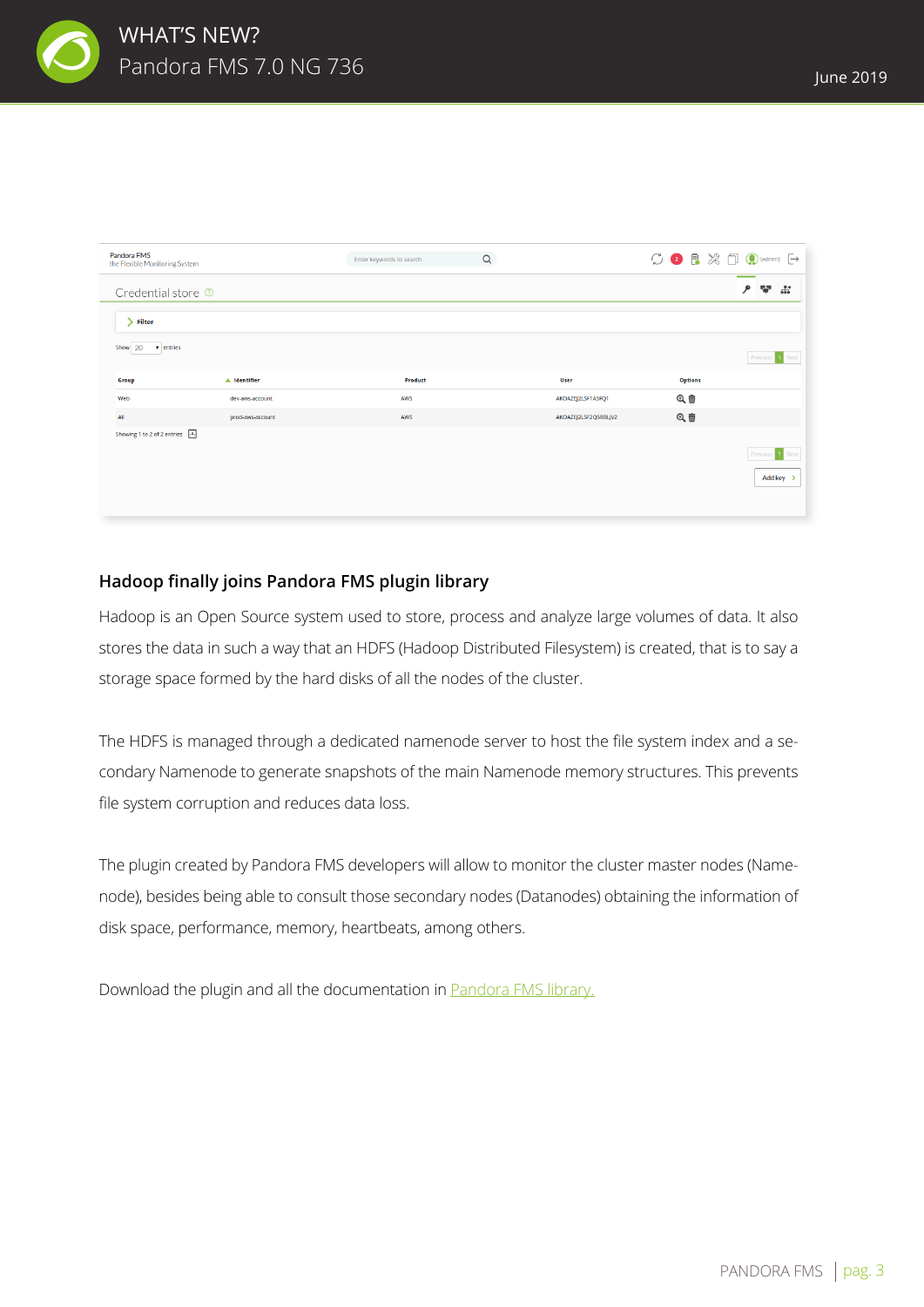

#### **New CSV export capability in Custom Field view**

Within Pandora FMS Metaconsole there is the possibility to export to CSV a great amount of information from events to reports. In this update this list has been increased, being able now to export also the Custom Fields view.

| <b>PANDORAFMS</b>                                                        |                                  | I<br>ю                                   | 郘               |                                                              | O ( ) ( ) & (admin)               |
|--------------------------------------------------------------------------|----------------------------------|------------------------------------------|-----------------|--------------------------------------------------------------|-----------------------------------|
|                                                                          | Events<br>Monitoring             | Reports<br>Screens<br>Advanced           | Extensions      |                                                              | Q Search                          |
|                                                                          |                                  |                                          |                 | Tree view Tactical view Group view Alerts view Monitors view | Wizard<br>Custom fields view      |
| Show Options                                                             |                                  |                                          |                 |                                                              |                                   |
| Development                                                              |                                  | Total counters                           |                 |                                                              |                                   |
| Agents by status: 118                                                    | <b>Total Agents</b>              |                                          |                 |                                                              |                                   |
| $\bigoplus$ 29 $\bigoplus$ 17 $\bigoplus$ 72 $\bigoplus$ 0 $\bigoplus$ 0 | $\sqrt{6}$ 61                    | $\sqrt{6}$ 27<br>$\sqrt{2}$ 134          |                 | $\sqrt{21}$                                                  | $\sqrt{2}$ 0                      |
| Monitors by status: 1298                                                 |                                  |                                          |                 |                                                              |                                   |
| 38 22 17 22 1243 22 0 22 0<br>$\Delta\mathbf{A}_{\mathrm{m}}$            | <b>Total Modules</b>             |                                          |                 |                                                              |                                   |
| Support                                                                  | ✔   177                          | ✔ 四 32<br>$\sqrt{2}$ 2,339               |                 | $\sqrt{60}11$                                                | ✔耍0                               |
| Agents by status: 105                                                    | Show 20 V items per page Search: | Save as CSV                              |                 | $\vert$ 1                                                    |                                   |
| $\bigoplus$ 32 $\bigoplus$ 10 $\bigoplus$ 62 $\bigoplus$ 1 $\bigoplus$ 0 | Department                       | Agent                                    | I.P             | Server                                                       | <b>Status</b>                     |
| Monitors by status: 1161                                                 | $\blacktriangle$ Support         | 174                                      |                 | Nodo1                                                        |                                   |
| 2 39 4 15 4 1096 4 11 4 0                                                |                                  |                                          |                 |                                                              |                                   |
|                                                                          | Module name                      | Data                                     | Treshold        | <b>Current interval</b>                                      | <b>Status</b><br>Timestamp        |
|                                                                          | Connections opened               | 323                                      | $0/400 - 0/450$ | 300                                                          | $\bullet$<br>2 minutes 19 seconds |
|                                                                          | Dropped Bits of nothing          | 415,576,817                              | N/A - N/A       | 300                                                          | $\bullet$<br>2 minutes 19 seconds |
|                                                                          | Network Traffic (Incoming)       | 360,442                                  | N/A - 0/900K    | 300                                                          | $\bullet$<br>2 minutes 19 seconds |
|                                                                          | Network Traffic (Outgoing)       | 433,422                                  | N/A - 0/900K    | 300                                                          | $\bullet$<br>2 minutes 19 seconds |
|                                                                          | Server Status A                  | 65                                       | $N/A - N/A$     | 300                                                          | $\bullet$<br>2 minutes 19 seconds |
|                                                                          | Server Status B                  | 62                                       | N/A - N/A       | 300                                                          | $\bullet$<br>2 minutes 19 seconds |
|                                                                          | Server Status C                  | $\mathbf{1}$                             | N/A - N/A       | 300                                                          | $\bullet$<br>2 minutes 19 seconds |
|                                                                          | CPU Usage                        | $10$                                     | $0/60 - 0/90$   | 300                                                          | $\bullet$<br>2 minutes 19 seconds |
|                                                                          | Disk_Free                        | 20.1                                     | 20/10 - 10/0    | 300                                                          | $\bullet$<br>2 minutes 19 seconds |
|                                                                          | Memory_free                      | 308.3                                    | N/A - 50/0      | 300                                                          | $\bullet$<br>2 minutes 19 seconds |
|                                                                          | System Log File                  | lqtcUfoteAad1nixCmgvxawYjzFYBqfGl6OGMQ9m | N/A - N/A       | 300                                                          | $\bullet$<br>2 minutes 19 seconds |
|                                                                          | $\blacktriangleright$ Support    | 182                                      |                 | Nodo1                                                        |                                   |
|                                                                          | $\blacktriangleright$ Support    | 133                                      |                 | Nodo1                                                        |                                   |
|                                                                          | $\blacktriangleright$ Support    | 176                                      |                 | Nodo1                                                        |                                   |

Now it will be possible to export to CSV the filter applied in the custom view, accessible through the filters (a new column "Agent\_status" has been added) and the pagination (it will show the page in which you are at that moment).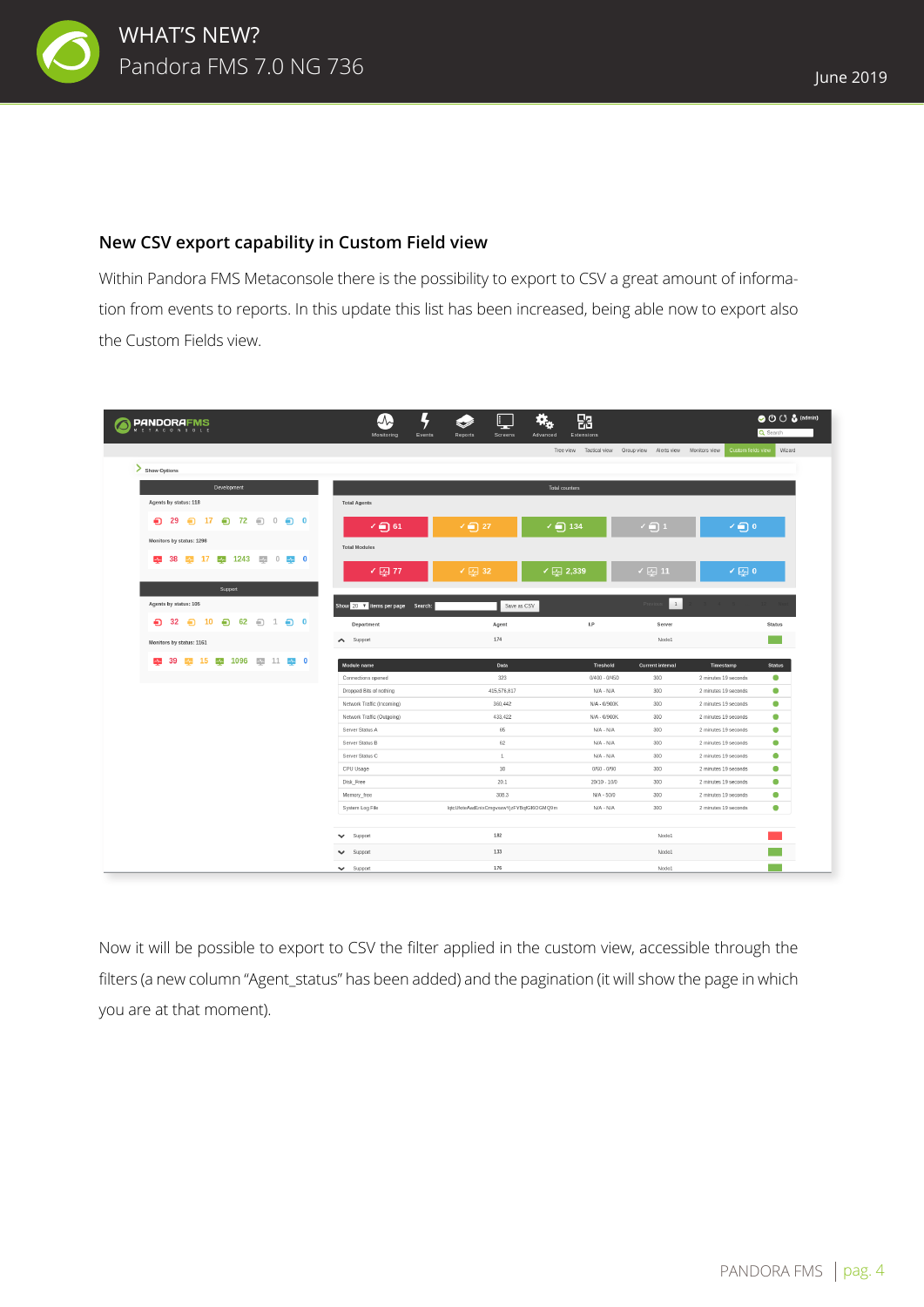

#### **New redirection of grep\_log plugin for Windows**

Although this plugin for Windows existed before, at the time of executing it, it created all the necessary information inside the folder that contained the plugin.

With this update, it will be possible to create a temporary folder by means of environment variables, being able to modify these to the chosen path of the plugin. Previously, all the environment variables generated by the plugin were saved directly in the folder containing that extension, which generated space problems.

#### **Improvements in the visualization of events**

In the past months we have been working hard on Pandora FMS interface with the aim of making it easier to use and to make it much more comfortable and simple for users.

Among other things, in this 736 release, we have improved the view of events, changing the default filter of these. We can find another visual change in the services view in the table view. Small visual bugs in the previously changed views have also been fixed, in addition to adding a button to export the table into CSV files.

|             | <b>PANDORAFMS</b>                        | Pandora FMS<br>the Flexible Monitoring System                                   | Enter keywords to search |                         | $\alpha$          |                     |               | $\bigcirc$ R $\%$ $\Box$<br>G |          |              |            | $\bigcirc$ (slerena) $\bigcap$ |        |
|-------------|------------------------------------------|---------------------------------------------------------------------------------|--------------------------|-------------------------|-------------------|---------------------|---------------|-------------------------------|----------|--------------|------------|--------------------------------|--------|
| $\bullet$   | Monitoring                               | Events <sup>®</sup>                                                             |                          |                         |                   |                     |               | ,a,<br>$\blacktriangleleft 0$ | ∙        | l Di         | $\sqrt{2}$ | н                              | 者      |
| 26<br>回     | <b>Topology maps</b><br><b>Reporting</b> | $\triangleright$ Filter                                                         |                          |                         |                   |                     |               |                               |          |              |            |                                |        |
| и           | <b>Events</b>                            | <b>Current filter</b><br><b>Event status</b><br>Not validated.<br>Not set.      | Max. hours old           | Last 8 hours.           | <b>Duplicated</b> | <b>Group events</b> |               |                               |          |              |            |                                |        |
|             | Workspace                                |                                                                                 |                          |                         |                   |                     |               |                               |          |              |            |                                |        |
| ℀           | <b>Tools</b>                             | Show 25 entries                                                                 |                          |                         |                   |                     |               |                               |          |              |            | Previous 1                     | Next   |
|             | <b>Discovery</b>                         |                                                                                 |                          |                         |                   |                     |               |                               |          |              |            |                                |        |
| ۹           | <b>Resources</b>                         | Event name                                                                      |                          | Agent name              | <b>Event Type</b> | Data                | <b>Status</b> | Timestamp                     |          | Options      |            |                                | n      |
| $\boxed{2}$ | <b>Profiles</b>                          | Module '24x7 tickets' is going to CRITICAL (1)                                  |                          | Soporte Artica          | CRITICAL          | 1                   | ÷             | 20 seconds                    | $Q \vee$ |              | <b>X</b> 命 |                                | $\Box$ |
|             | Configuration                            | Module 'New Tickets' is going to WARNING (1)                                    |                          | Soporte Artica          | <b>WARNING</b>    | f.                  | $\star$       | 2 minutes 33 seconds          | Q        | $\checkmark$ | <b>X</b> 命 |                                | 0      |
|             | <b>Alerts</b>                            | Module 'CPU IOWait' is going to WARNING (12)                                    |                          | abstergo.artica.es      | <b>WARNING</b>    | 12 <sup>2</sup>     | $\star$       | 2 minutes 59 seconds          | Q        | $\checkmark$ | <b>X</b> 命 |                                | $\Box$ |
|             | <b>Events</b>                            | Module 'CPU IOWait' is going to CRITICAL (24)                                   |                          | Gatomon QA              | <b>CRITICAL</b>   | 24                  | $\star$       | 5 minutes 53 seconds          | Q        | $\checkmark$ | <b>X</b> 命 |                                | n.     |
| F           | <b>Servers</b>                           |                                                                                 |                          | pandorafms.org-         | <b>ALERT</b>      | 1                   |               |                               |          |              |            |                                | $\Box$ |
|             | Setup                                    | Alert recovered (Critical condition) assigned to (Host Alive)                   |                          | forum                   |                   |                     | $\star$       | 23 minutes 01 seconds         | Q        | $\checkmark$ | 又一击        |                                |        |
| П           | <b>Admin tools</b>                       | Module 'Active tickets' is going to UNKNOWN                                     |                          | Soporte Artica          | <b>UNKNOWN</b>    | 469                 | $\star$       | 35 minutes 13 seconds         | Q        | $\checkmark$ | 又而         |                                | O.     |
| ್ಲ          | Links                                    | Alert recovered (Critical condition) assigned to (Packages lost)                |                          | Router Vodafone         | <b>ALERT</b>      | $\bullet$           | $\star$       | 4 hours                       | Q        | $\checkmark$ | <b>X</b> 面 |                                | $\Box$ |
| ◙           | Update manager                           | Alert recovered (Critical condition) assigned to (Wiki pandora_Global_Status)   |                          | Comunicación webs       | <b>ALERT</b>      | -1                  | $\star$       | 7 hours                       | Q        | $\checkmark$ | <b>X</b> 前 |                                | $\Box$ |
|             |                                          | Alert recovered (Critical condition) assigned to (Pandorafms.com Global Status) |                          | Comunicación webs       | <b>ALERT</b>      | -1                  | $\star$       | 7 hours                       | Q        | $\checkmark$ | <b>X</b> 面 |                                | $\Box$ |
|             |                                          | Alert recovered (Critical condition) assigned to (HTTP_Content)                 |                          | pandorafms.com-<br>docs | <b>ALERT</b>      | 1                   | $\star$       | 7 hours                       | Q        | $\checkmark$ | <b>X</b> 面 |                                | $\Box$ |
|             |                                          | Alert recovered (Critical condition) assigned to (HTTP_Content)                 |                          | pandorafms.com          | <b>ALERT</b>      | -1                  | $\star$       | 7 hours                       | Q        | $\checkmark$ | <b>X</b> 命 |                                | $\Box$ |
|             |                                          | Showing 1 to 11 of 11 entries [,a,]                                             |                          |                         |                   |                     |               |                               |          |              |            |                                |        |